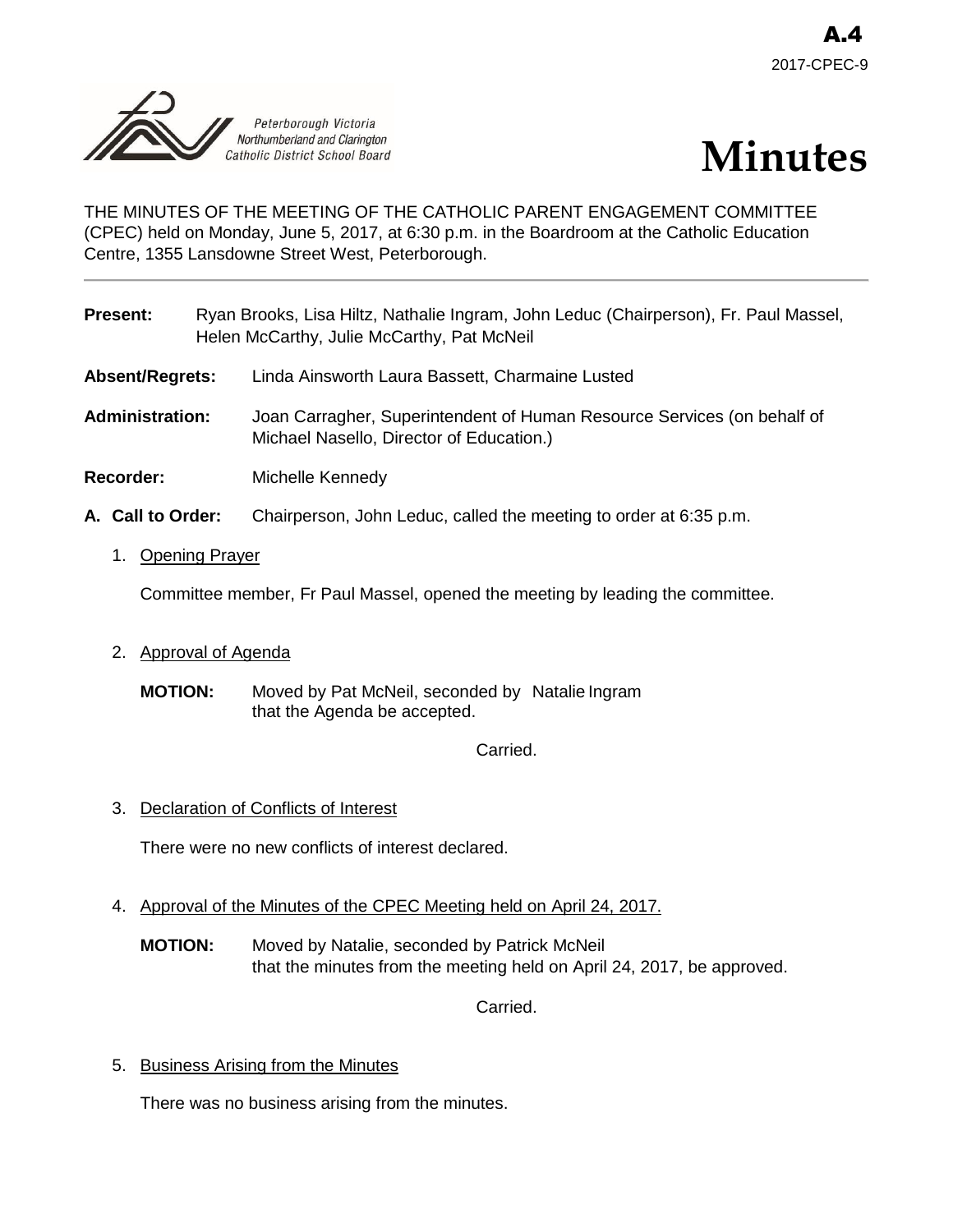# **B. Recommended Actions/Presentations:**

#### 1. Parents Reaching Out Grant/Jennifer Kolari Presentation – November, 2017

Joan Carragher, Superintendent of Human Resources, reported on behalf of Michael Nasello, that the application for the regional PRO Grant has been completed and Jennifer Kolari has been booked for November 8, 2017.

It was also reported that Julie McCarthy and Stefani Burosch, PVNC Mental Health Lead, have been working another speaker series for the four regions of the board, similar to the series that took place this past year. They are working on dates and seeking out locations to host.

#### 2. Year in Review – Suggestions for Next Year

Michelle Kennedy requested feedback from the committee on the events that took place this year. The members took turns giving their thoughts on the work of the committee during the 2016-2017 school year. There was discussion about the events that took place and the general operation of the committee.

Events and guest speakers were good and well received by attendees. The committee looks forward to Jennifer Kolari in November. The fall event has always been well received and has had better attendance in the last couple of years. The Regional events that happened in past years are not missed.

There was discussion about spring appreciation dinner event. The extension of the invitation to more than the chair and co-chair was a good idea. It was noted that the attendance of parents is generally less than the number of principals and administration and it is unknown if this is due to the time of year, the location or other factors. The committee expressed the importance of thanking the parent volunteers and wondered if the format could be changed. It was suggested that the committee members attend school council meetings to thank and present gifts to the members. The money that would be saved from the event could be used to purchase one gift per council member. The committee members agreed that this would give the school council members an opportunity to meet their representatives and learn more about CPEC and feel part of the big picture. The idea of having some of the CPEC meetings at each of the regions of the board was also suggested.

The need to fill out the CPEC committee and have representation from all of the areas of the board was emphasized. The notice for members to join the CPEC will be going out in June, prior to the end of school. Joan Carragher noted that at the first CPEC meeting in September, (Monday, September 18, 2017) a new Chairperson will be elected.

## **C. Information Items:**

#### 1. Meeting Schedule for 2017-2018 School Year

A list of dates were provided for the 2017-2018 school year. The date for the appreciation dinner has been changed to May 16, 2018 for the time being. The status of this event will be reviewed further based on feedback discussed.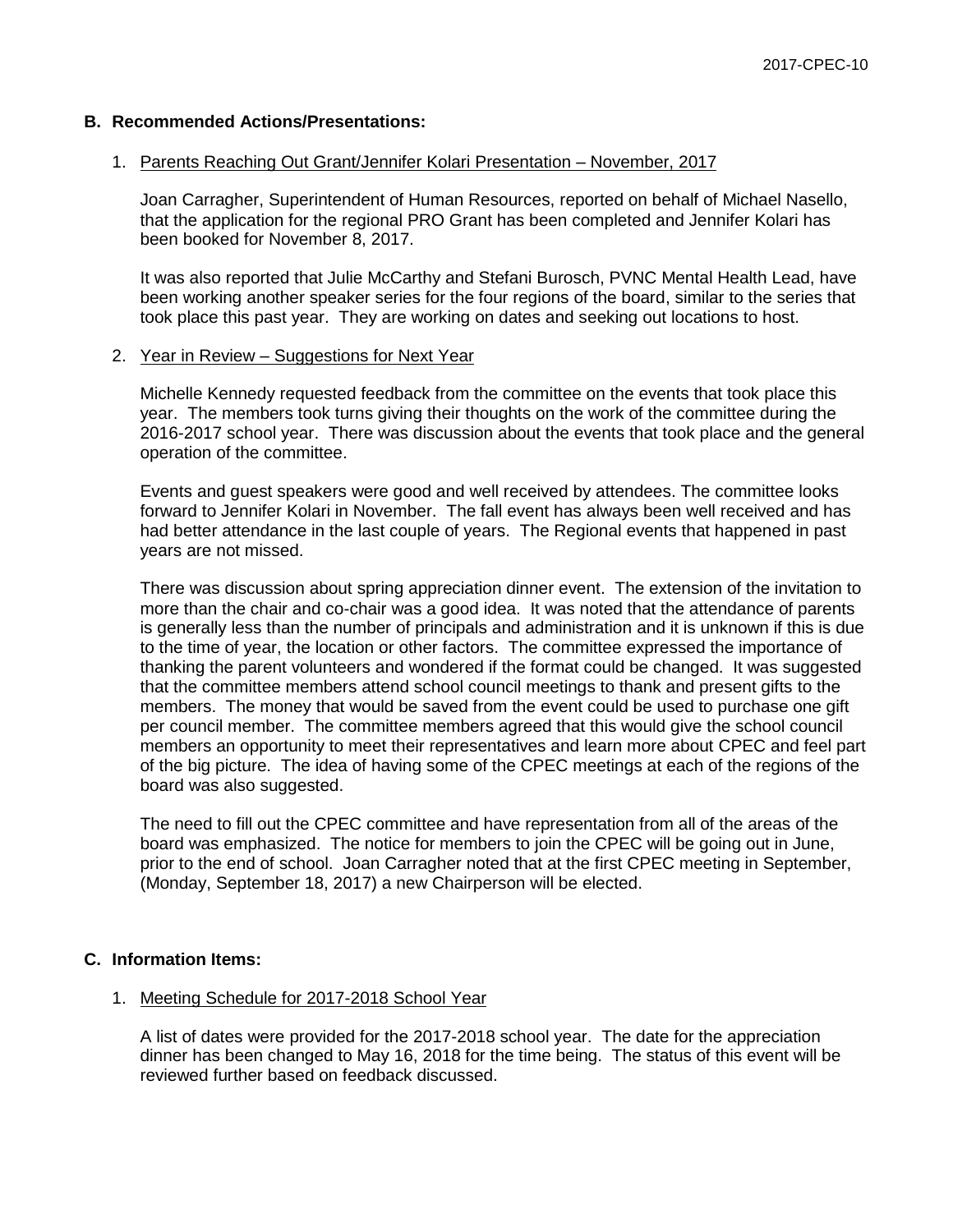### 2. Committee Member Updates

Committee members were invited to share information. The following individuals gave verbal reports:

Julie McCarthy – End of year activities are underway at St. Francis. Schools are busy at this time of year and school is wrapping up well. Looking forward to the rest in the summer months.

Natalie Ingram – This year there were lots of things new at the school: the new Principal and teachers new to the school have settled in well. Yard improvement work continued this year.

Ryan Brooks – Reported on a few events that have taken place at St. Alphonsus. The school took advantage of the cooking program that is offered through Loblaws Supercentre. The proceeds from the 'Fresh for the Farm' fundraising campaign were used it for the school to participate in cooking classes. It was very good for the students to try cooking and employ the math skills to do the recipes. The school also went to 'Zap Attack' Laser-tag. This was a good community building activity. St. Alphonsus is getting ready to host a CASA (Center for Autism Spectrum Assistance) Class starting in September. The school is looking forward to participating in an outdoor Mass on June 21 at St. Catherine.

Ryan Brooks stated that this has been his 3<sup>rd</sup> year on CPEC and starting in September, Diane Mather will be coming to be the principal representative on this committee. Ryan thanked the committee for all of the sharing and learning and commended the committee for giving so freely of their time. Principals are so grateful to have parent volunteers who give their time to the school.

Fr. Paul Massel – All of the parish priests were on retreat at Mississauga. It was a time for priests to come together and share best practices. Many parishes are preparing for or have hosted confirmations.

Helen McCarthy – Made comments about the great activities that are happening in the schools and how nice it is to hear about them.

Lisa Hiltz – Some schools are working to pool PRO grant resources for another speaker event during 2017-2018. The group is hoping to have Brian Thwaites a speaker who specializes in learning theory and brain activities. St. Patrick has a community fun fair event happening. Funds have gone towards Chromebook purchases and Scientists in the Classroom. Approximately 60 families attended a Literacy Event with author Andrew Larsen.

Patrick McNeil – The CSC has sponsored the Gr. 8 Laser-tag trip. The council has booked a 'Fresh from the Farm' fundraising campaign. Good Shepherd is finishing their first year as a dual track school. There have been growing pains along the way but they are continuing to build on success. Patrick spoke about his family's excellent experience at Holy Trinity's Welcome to Secondary School' evening. The evening was very well done and it was a very positive and welcoming environment, putting many at ease about making the jump to secondary school. Patrick also noted that the Clarington youth group is seeing very good attendance

John Leduc – The CSC is having a family movie night. Families are invited to come to the school and watch a moving in the gymnasium as a gift from the council. The council has also sponsored events like 'Rocks and Rings' and Nationwide Lacrosse clinics. Goggles and nets were purchased for use in the gymnasium.